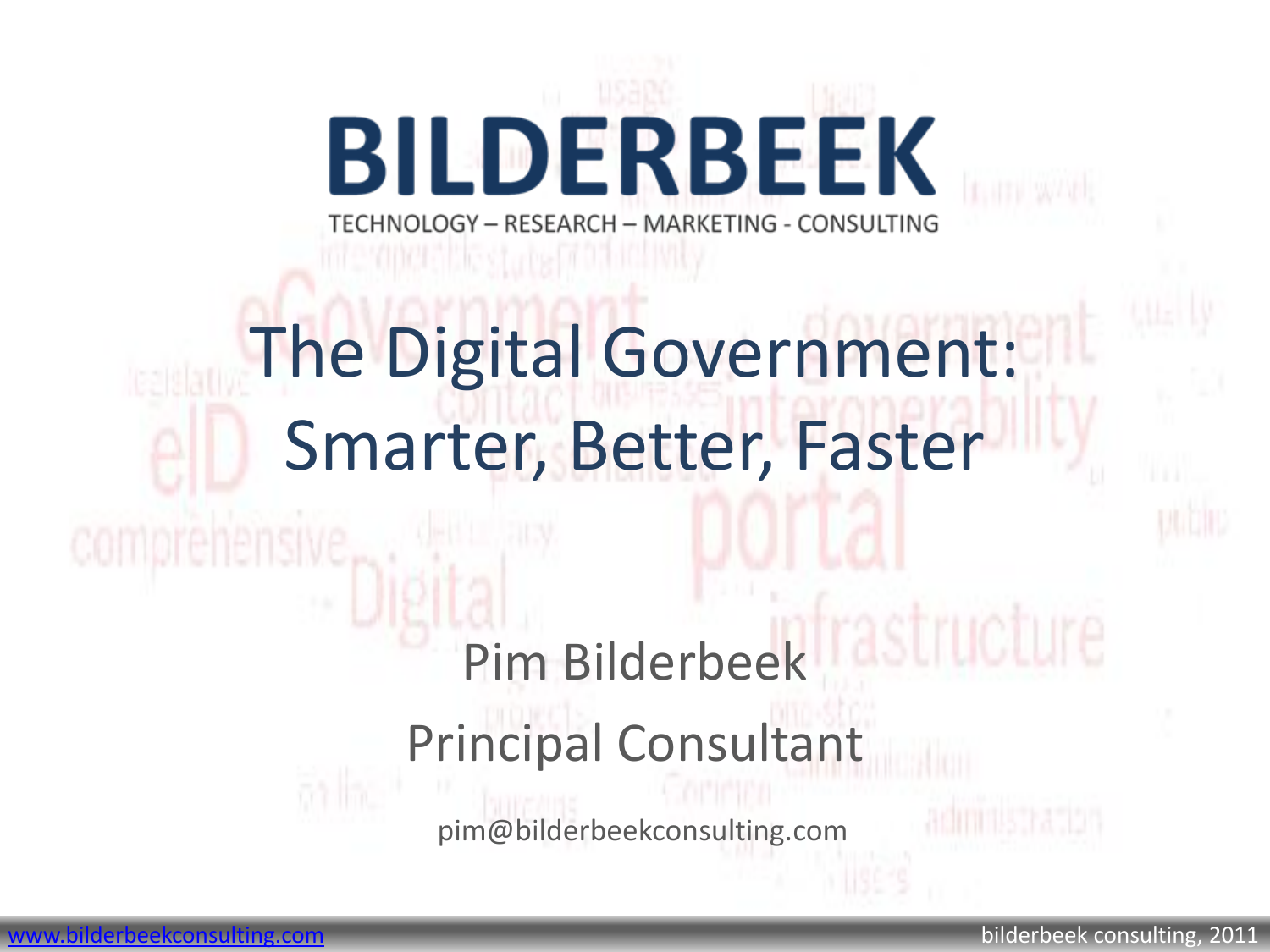# Agenda

**WERE SIMPLY LO** 

### Four Scenarios for Digital Europe

### Europe's Digital Agenda

Digital Denmark in the World

### Cloud Computing

APENANT TRATEMARK

What Drives High Performance?

Focus on the Customer

Digital Society Continuity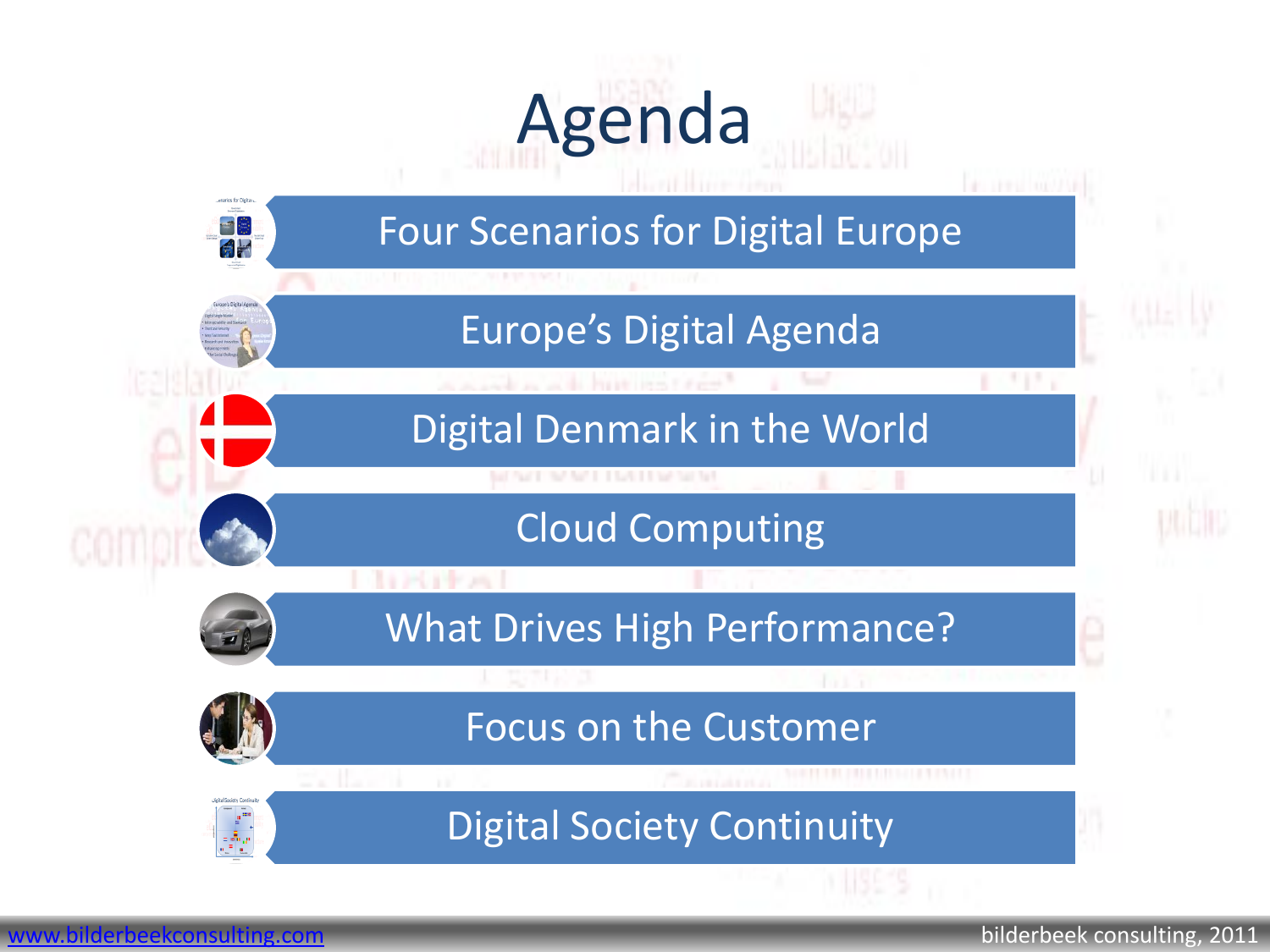### Digitalization is Tool for Transformation tura tan Enabler Open and **Continuity** transparent icture Security, Save to grow confidence, trust **SHIP WARDER WARD** Pervasive

### [www.bilderbeekconsulting.com](http://www.bilderbeekconsulting.com/) bilderbeek consulting, 2011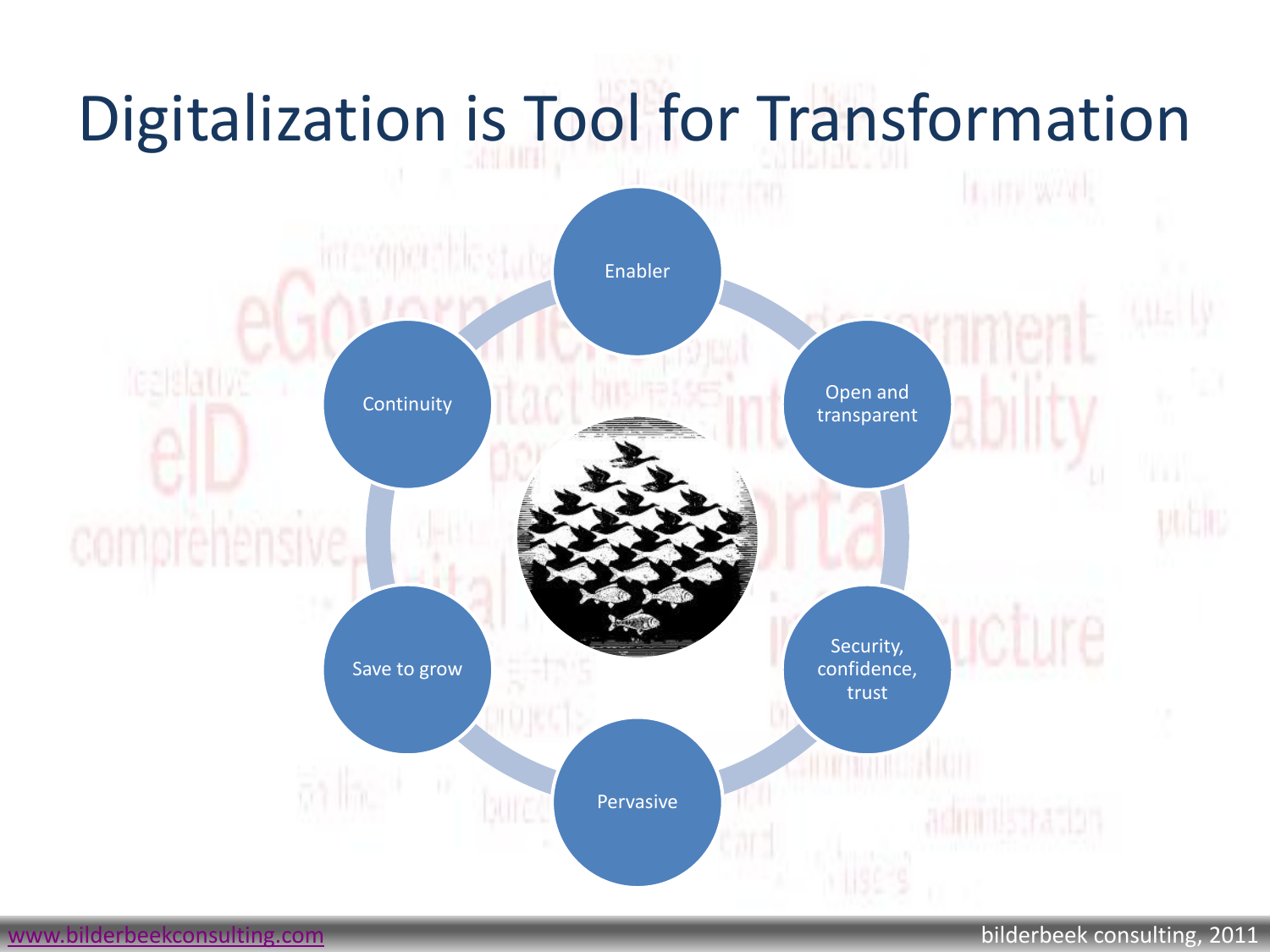### Four Scenarios for Digital Europe



Fragmented Digitalization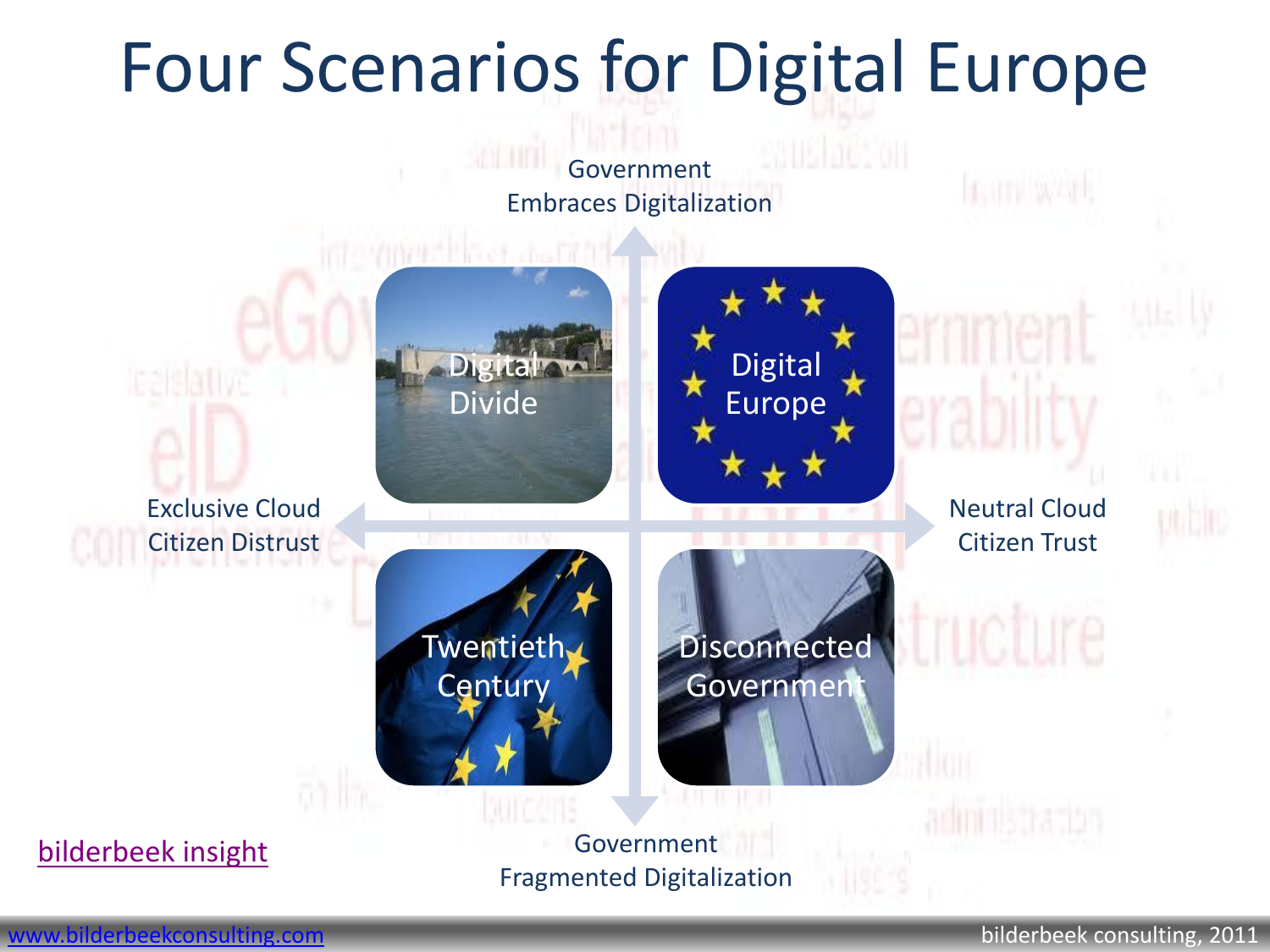## Europe's Digital Agenda

- Digital Single Market
- Interoperability and Standards
- Trust and Security
- Very Fast Internet
- Research and Innovation
- Enhancing e-Skills
- ICT for Social Challenges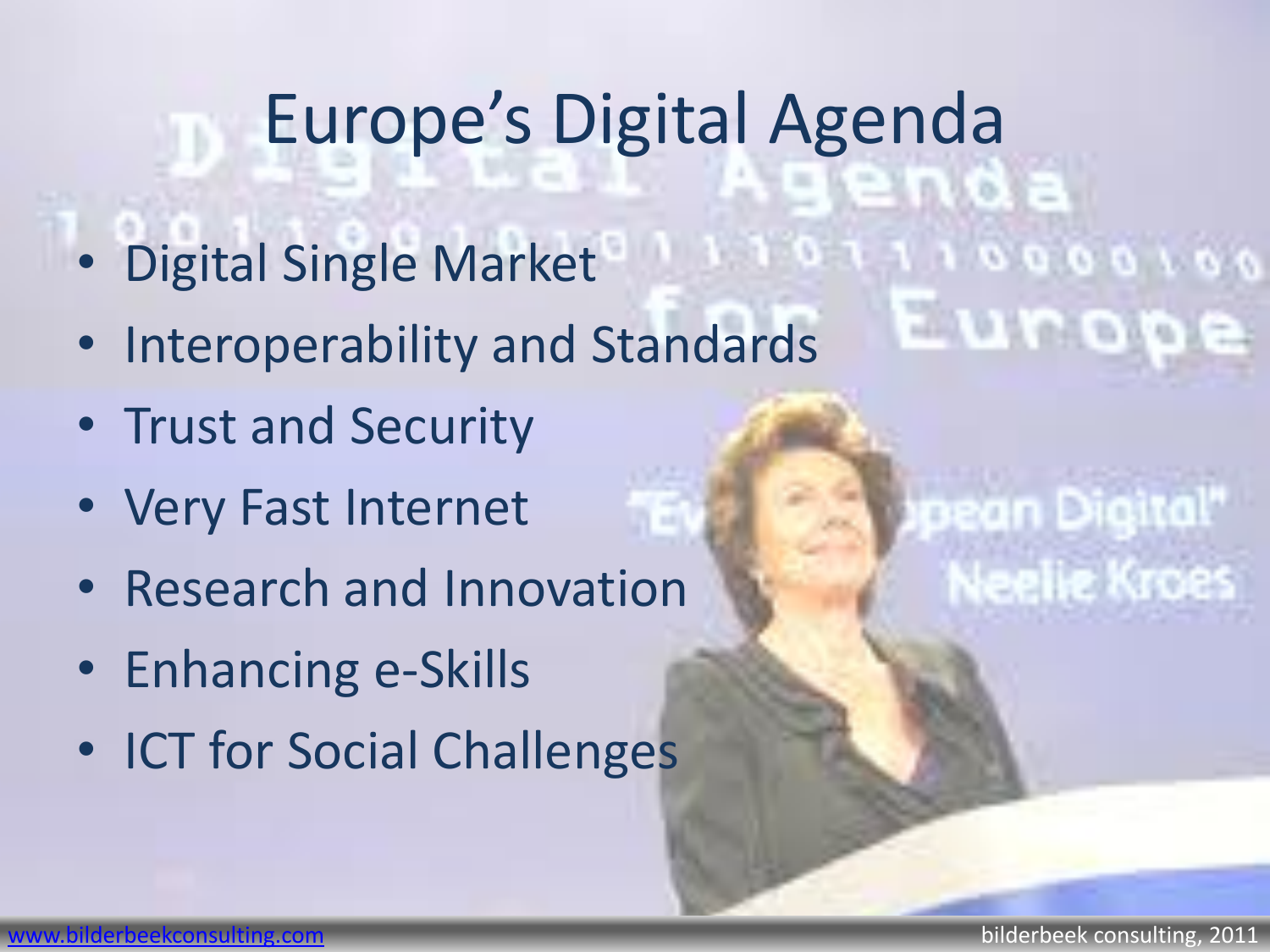### EU Digital Government Service Status



[Source: 8th eGovernment](8th eGovernment Benchmark Measurement, November 2009, European Commission) [Benchmark](8th eGovernment Benchmark Measurement, November 2009, European Commission) [Measurement, November 2009, European](8th eGovernment Benchmark Measurement, November 2009, European Commission) [Commission](8th eGovernment Benchmark Measurement, November 2009, European Commission)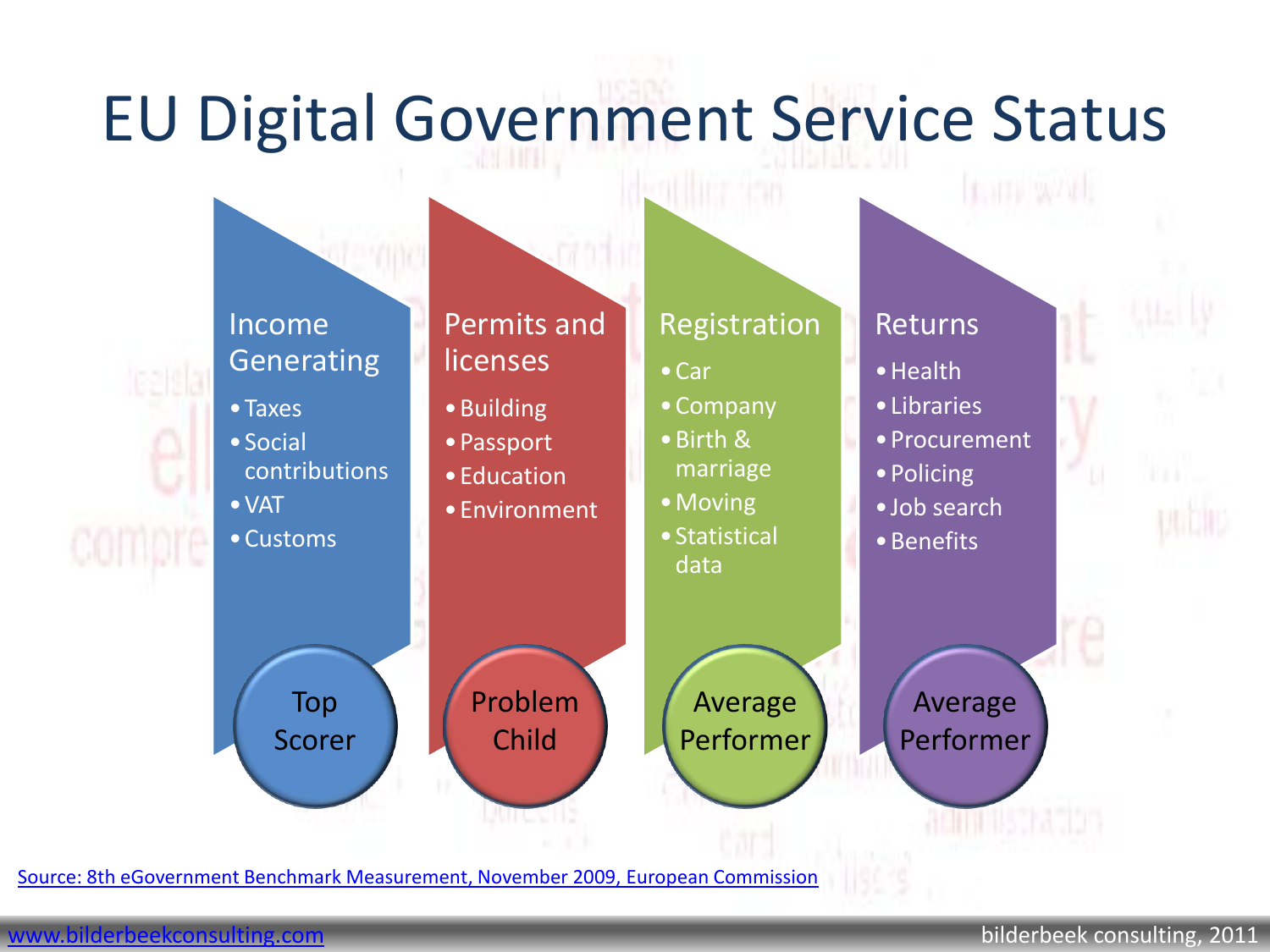# Digital Denmark in the World

interment biostute productivity

eGovernment

| <b>Benchmark</b>                         | <b>Ranking</b> | <b>Size Peer Group</b> |
|------------------------------------------|----------------|------------------------|
| EC eGovernment Benchmark 2009            | 9/10           | 31                     |
| UN eGovernment Readiness Index 2008      |                | 189                    |
| WEF Global Competiveness Index 2009-2010 | 5              | 133                    |
| WEF Networked Readiness Index 2008-2009  | 1              | 134                    |
| EIU Readiness Index Ranking 2009         |                | 70                     |

om sto: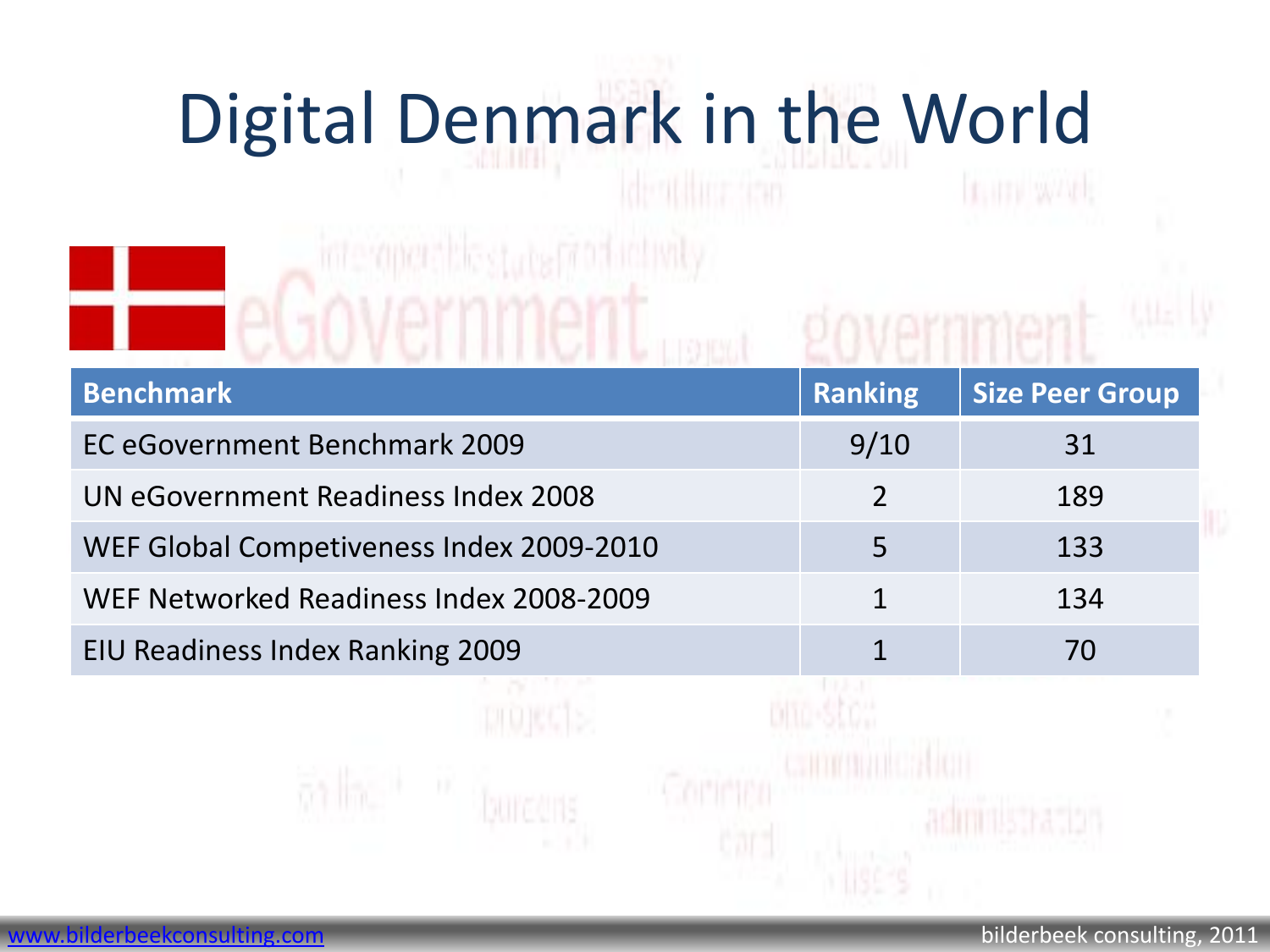## Clouding the Issue….



[www.bilderbeekconsulting.com](http://www.bilderbeekconsulting.com/) bilderbeek consulting, 2011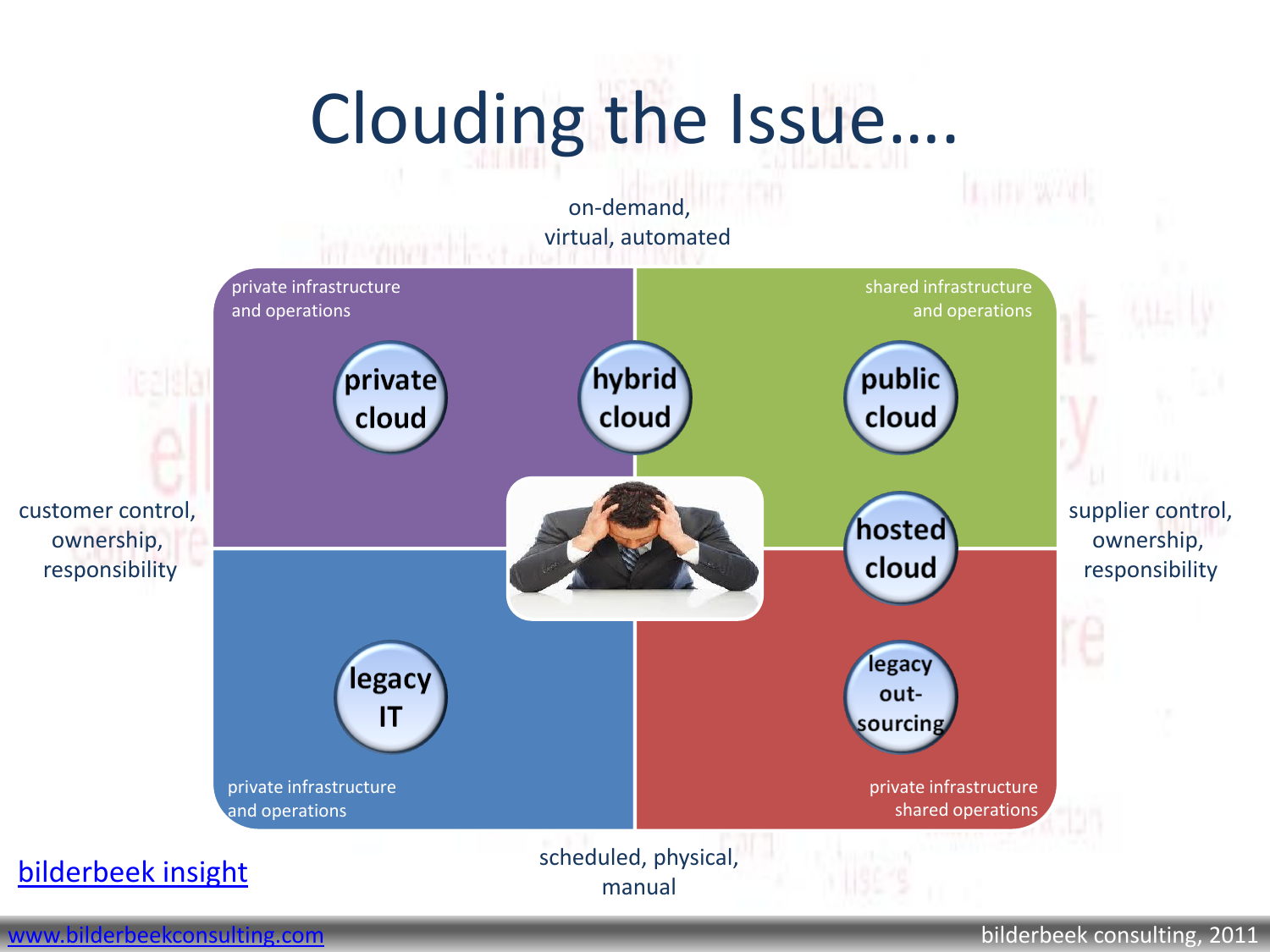## What Drives High Performance?

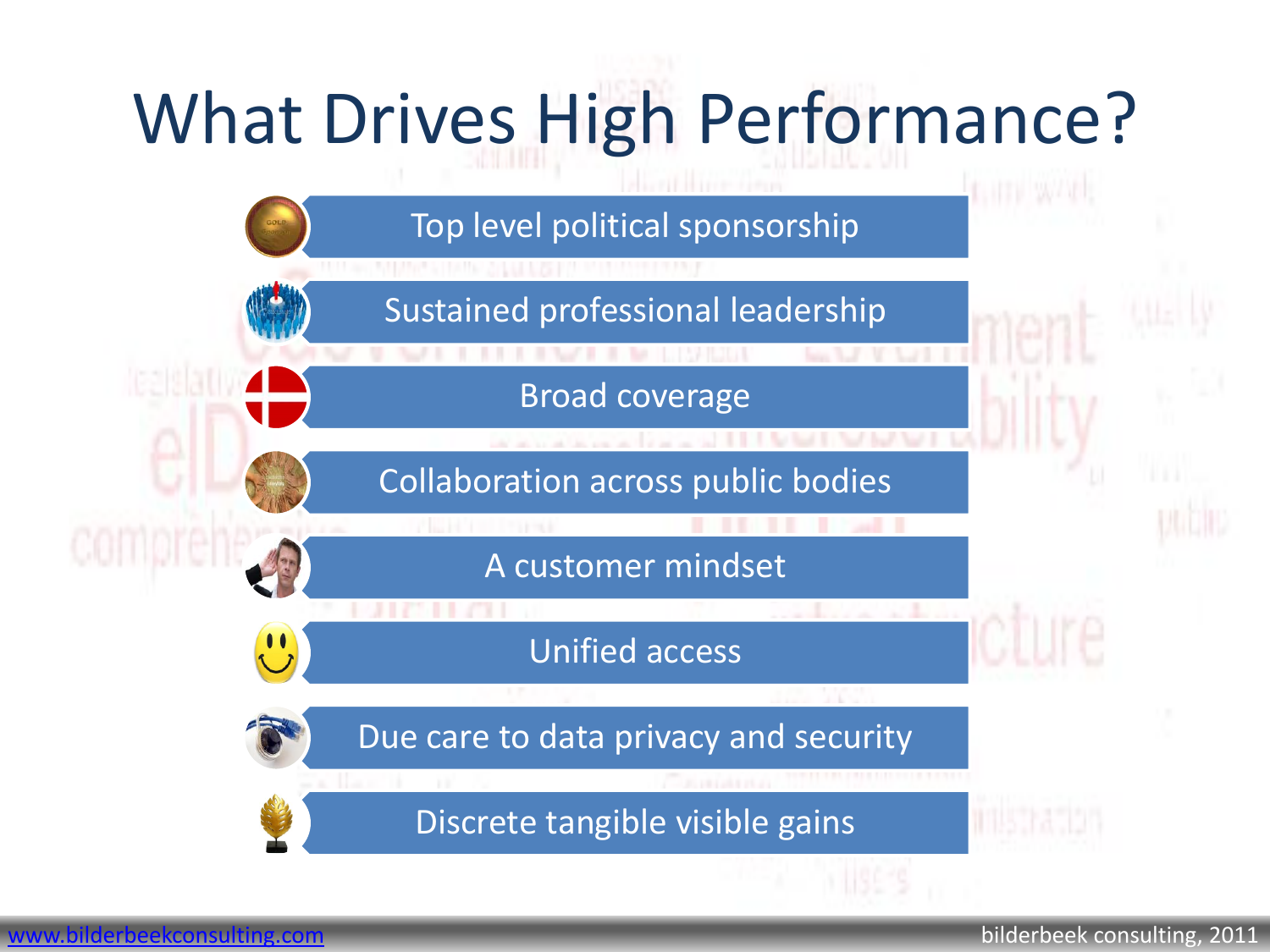# Focus on the Customer

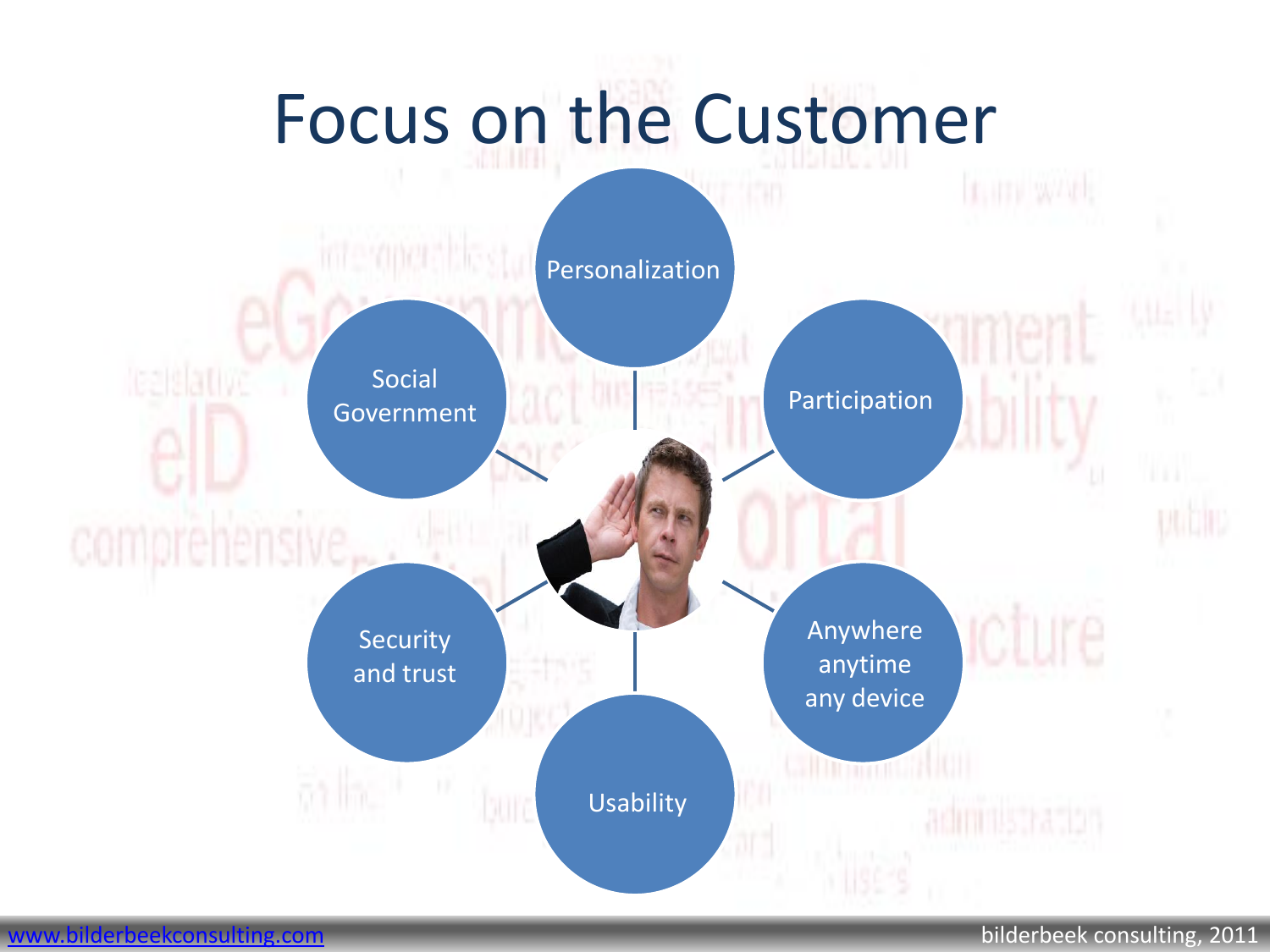### Digital Society Continuity



[www.bilderbeekconsulting.com](http://www.bilderbeekconsulting.com/) bilderbeek consulting, 2011